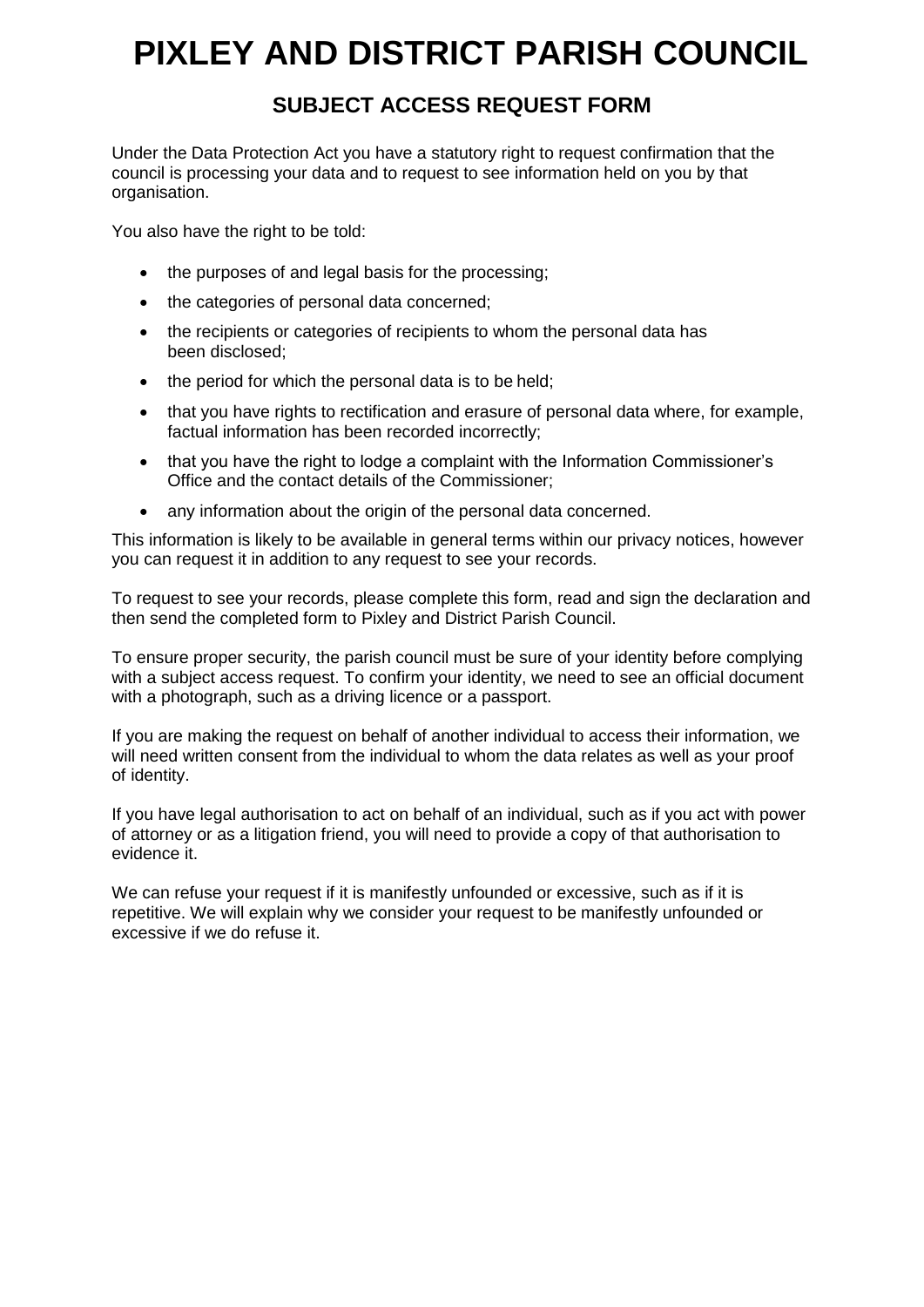| 1. Details of the person making the request       |  |  |
|---------------------------------------------------|--|--|
| Title:                                            |  |  |
| First name(s):                                    |  |  |
| Surname:                                          |  |  |
| Any other names<br>that you have been<br>known by |  |  |
| Date of Birth:                                    |  |  |
| Address:                                          |  |  |
| Daytime tel no:                                   |  |  |
| Email address:                                    |  |  |

| 2. Are you requesting information about yourself? |                                                                                                                                                                                                                                                                                                                                                                                                                                                                                                                                                              |  |
|---------------------------------------------------|--------------------------------------------------------------------------------------------------------------------------------------------------------------------------------------------------------------------------------------------------------------------------------------------------------------------------------------------------------------------------------------------------------------------------------------------------------------------------------------------------------------------------------------------------------------|--|
| If Yes                                            | Please go to section 4                                                                                                                                                                                                                                                                                                                                                                                                                                                                                                                                       |  |
| If No                                             | If you are making the request on behalf of another person you must<br>enclose with the request a signed authority from them to do so. If you<br>are making the application because the data subject lacks capacity to<br>make the application in their own right please outline your authority to<br>make the application in their stead (for example, Power of Attorney).<br>You should enclose a copy of any evidence that you may have of that<br>authority. The Council will contact you if further evidence is required.<br>(please complete section 3) |  |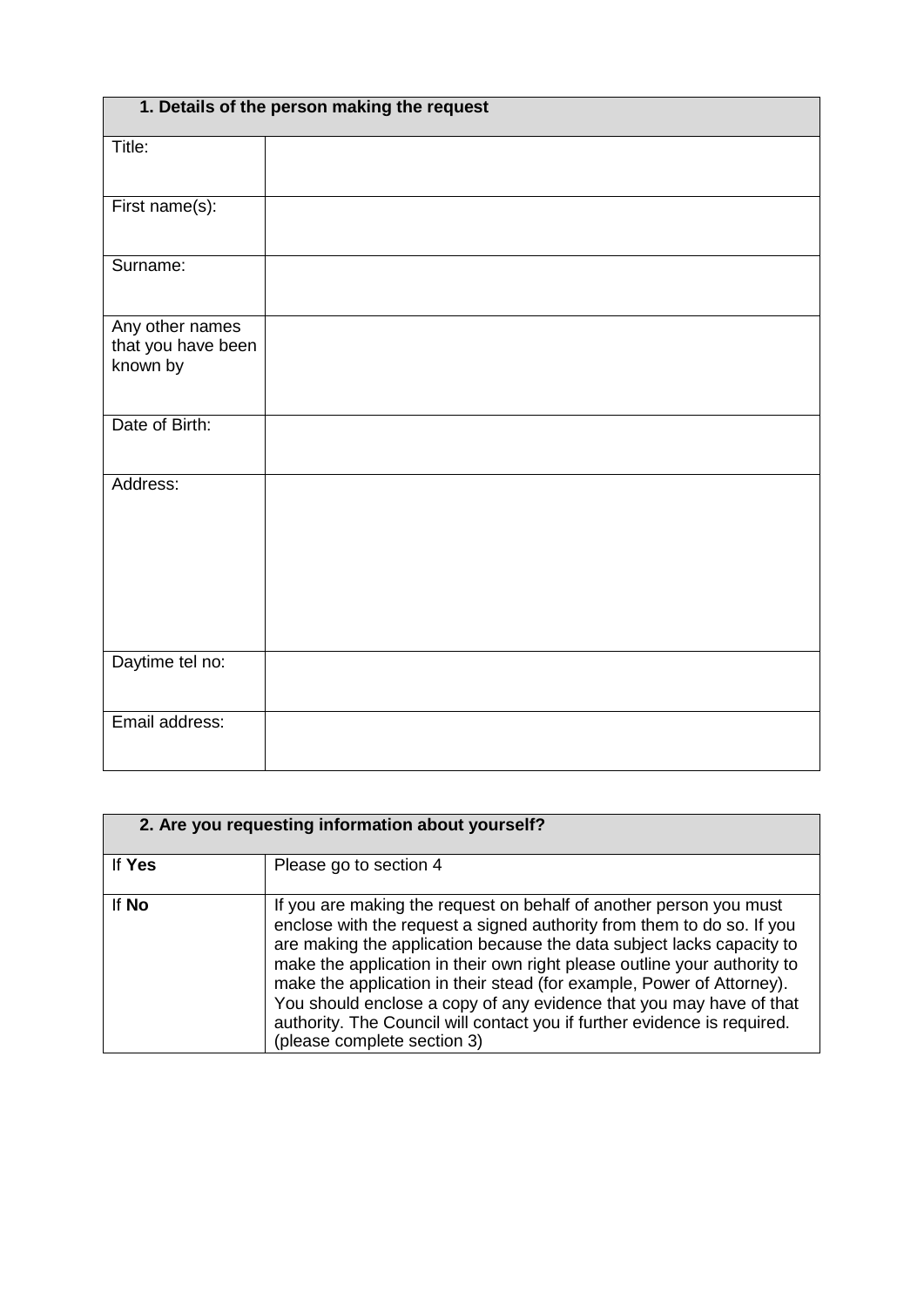| 3. Details of the Data Subject (if requesting information on behalf of someone<br>else) |  |  |
|-----------------------------------------------------------------------------------------|--|--|
| Title:                                                                                  |  |  |
| First name $(s)$ :                                                                      |  |  |
| Surname:                                                                                |  |  |
| Date of Birth:                                                                          |  |  |
| Address:                                                                                |  |  |
| Daytime tel no:                                                                         |  |  |
| Email address:                                                                          |  |  |
| Relationship to<br>Data Subject                                                         |  |  |

### **4. Describe the information you are requesting.**

If you are only seeking certain records, it would be helpful for us to know which types of record you are seeking, any time period to cover, and if you would like to see only specific document(s). Please describe these below with as much detail as you can.